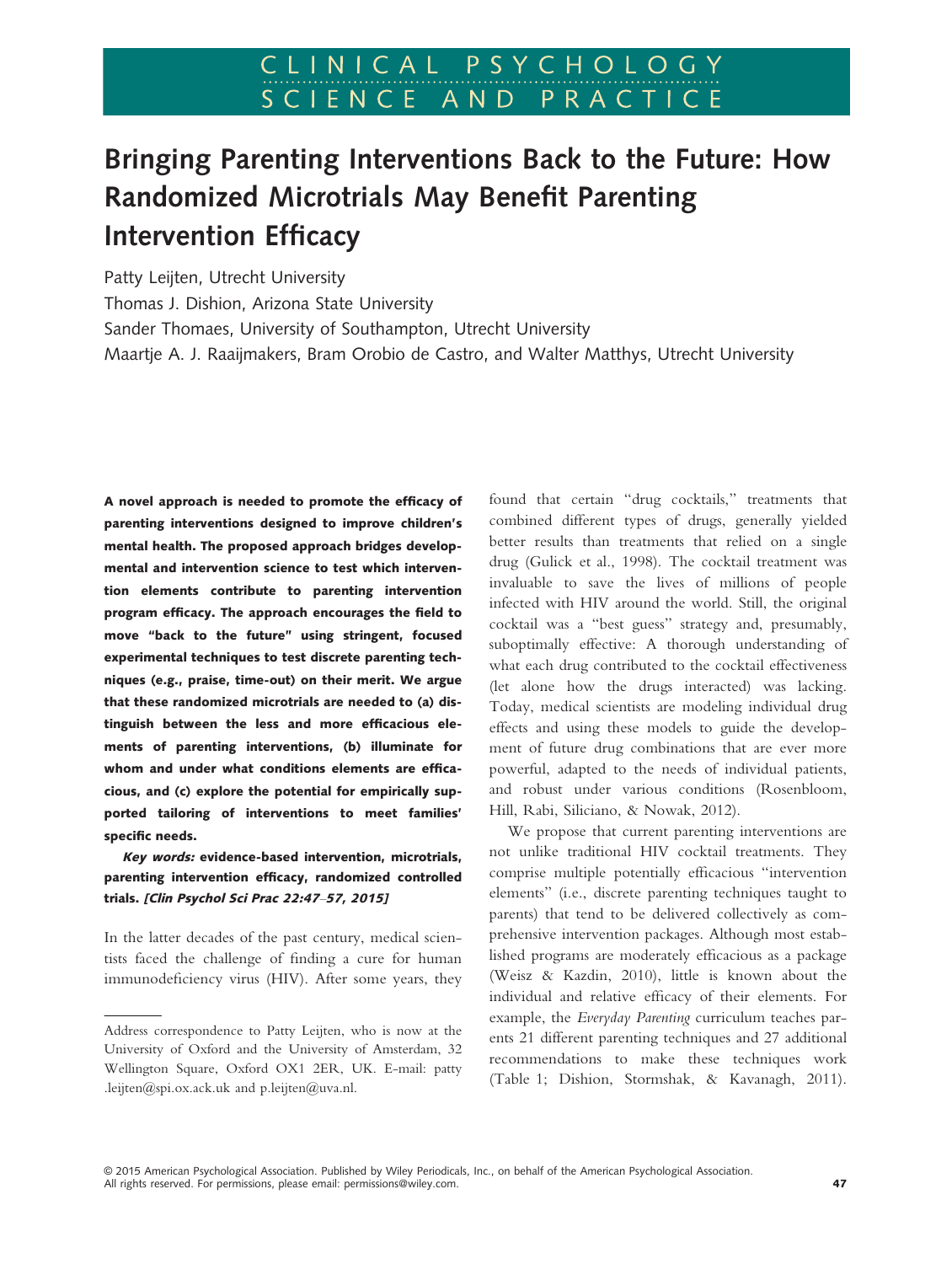Table 1. Parenting techniques taught in the Everyday Parenting curriculum

| <b>Parenting Techniques</b>                                                                 | <b>Additional Recommendations</b><br>to Optimize Some of These<br><b>Techniques</b>                                                                                                                                                                                                    |
|---------------------------------------------------------------------------------------------|----------------------------------------------------------------------------------------------------------------------------------------------------------------------------------------------------------------------------------------------------------------------------------------|
| Pinpoint positive behaviors                                                                 |                                                                                                                                                                                                                                                                                        |
| Make positive requests                                                                      | Be specific; One request at a time;<br>Focus on what you want (not what<br>you do not want); Neutral and<br>engaged nonverbal attitude<br>(pleasant but firm tone, neutral<br>face expression, eye contact,<br>polite and respectful, notice when<br>child cooperates); Follow through |
| Track daily behavior                                                                        |                                                                                                                                                                                                                                                                                        |
| Praise<br>Provide incentives<br>Parent time<br>Activities<br>Privileges                     | Simple; Contingent; Specific<br>Realistic; Measurable; Under your<br>control; Start with daily plan                                                                                                                                                                                    |
| Make behavior change plan                                                                   | Review plan daily; Check each step;<br>Praise positive behavior;<br>Give incentives immediately<br>after they are earned                                                                                                                                                               |
| Make self-statements                                                                        |                                                                                                                                                                                                                                                                                        |
| Use active listening                                                                        | Show understanding; Summarize;<br>Practice patience; Emphasize<br>positive behavior and choices;<br>Repeat; Ask if you understood<br>correctly; Ask close-ended, direct<br>questions                                                                                                   |
| Monitoring                                                                                  |                                                                                                                                                                                                                                                                                        |
| Provide consequences<br>Corrective actions<br>Loss of privileges<br>Work chores<br>Time-out |                                                                                                                                                                                                                                                                                        |
| Ignore misbehavior                                                                          |                                                                                                                                                                                                                                                                                        |
| Negotiate                                                                                   | 1 Make neutral problem statements;<br>2 Generate solutions (brainstorm);<br>3 Evaluate solutions; 4 Choose<br>solution; 5 Follow-up                                                                                                                                                    |
| Proactive parenting and planning                                                            | Pay attention and identify<br>troublesome situations; Look<br>realistically at child abilities; Adjust<br>difficult activities to maximize<br>success and minimize negative<br>emotions; Prompt, suggest, and<br>reward success                                                        |

Most of these techniques and recommendations are similar to those taught in other established parenting programs (e.g., Parent Management Training—Oregon Model, Forgatch & Patterson, 2010; Triple P—Positive Parenting Program, Sanders, 1999; Incredible Years, Webster-Stratton & Reid, 2010; Parent–Child Interaction Therapy, Zisser & Eyberg, 2010). Despite the apparent consensus on what techniques should be taught in parenting interventions, only a few of these discrete techniques have known efficacy. In this article, we outline a framework for a novel research approach that may help fill this gap. We suggest the use of randomized "microtrials" (cf. Howe, Beach, & Brody, 2010) to examine the efficacy of discrete parenting intervention elements and provide a model on how knowledge about the efficacy of these elements can inform parent– child interaction and intervention theory. This model should ultimately contribute to the optimization of parenting intervention programs.

#### FROM BEHAVIORAL THEORY TO PARENTING INTERVENTIONS

Parenting interventions are the key strategy to improve children's behavior and mental health (Weisz & Kazdin, 2010). Established parenting interventions are thoroughly based on psychological theory, such as social learning theory and family systems theory (Bandura, 1977; Haley, 1971; Minuchin, 1974; Patterson, 1982; Patterson, Littman, & Brown, 1968). Despite their strong theoretical underpinnings, the translation from theory to discrete parenting techniques, and their actual compilation in interventions, tends to be based on expert clinical judgment and is rarely tested empirically.

That said, in the 1970s and 1980s, behavioral analytic experiments did test the effects of a limited number of discrete parenting techniques—most notably "time-out" and "contingent reinforcement" (Acker & O'Leary, 1996; Pfiffner & O'Leary, 1989). These experiments showed that time-out procedures (i.e., separation of the child from activities after inappropriate behavior has occurred) tend to be efficacious for improving immediate child compliance (Flanagan, Adams, & Forehand, 1979; Roberts, Hatzenbuehler, & Bean, 1981). Some studies also examined the effects of specific time-out recommendations on child compliance, such as the optimal duration of time-out (Hobbs, Forehand, & Murray, 1978), and the added value of time-out warnings (Roberts, 1983) and contingent release (Hobbs & Forehand, 1975). However, time-out has not been compared empirically to possible alternative parental strategies to respond to misbehavior or noncompliance (e.g., "response cost" or privilege removal).

Contingent reinforcement is another discrete technique that has been tested on its merit. Parental praise (i.e., positive verbalizations to reinforce behavior) is universally promoted in parenting interventions to reduce disruptive child behavior. Yet, behavioral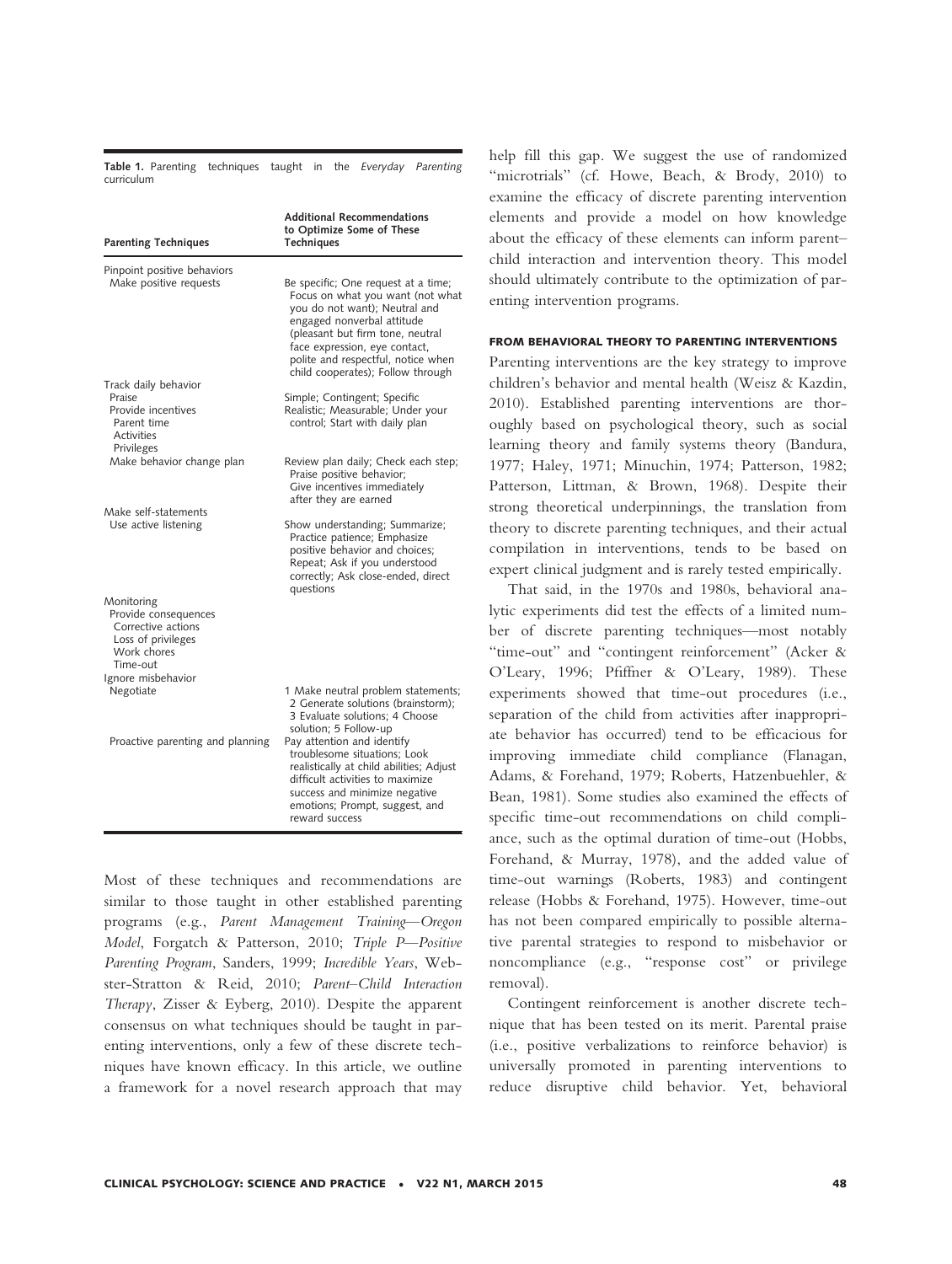analytic experiments on the efficacy of praise to improve child behavior show inconsistent results. Some experiments have found that praise tends to improve child compliance, either when used as a single technique (Bernhardt & Forehand, 1975; Wahler & Meginnis, 1997) or when combined with other positive parenting practices (Kotler & McMahon, 2004). Other experiments, however, found no (Roberts, 1985; Roberts et al., 1981; Wahler, Winkel, Peterson, & Morrison, 1965) or even adverse effects of praise (Herbert et al., 1973). These inconsistencies (see Owen, Slep, & Heyman, 2012, for a review) might be at least partly explained by more recent insight that the psychological and behavioral effects of praise are dependent upon exactly how it is phrased. For example, praise that is directed toward children's personal qualities tends to backfire and predisposes children to evaluate themselves more negatively when they fail, compared to praise directed toward children's behavior (Brummelman et al., 2014; Henderlong & Lepper, 2002; Kamins & Dweck, 1999).

In the 1980s and 1990s, the emphasis seemed to shift away from testing theory-based assumptions about how discrete techniques can be used to improve children's behavior, toward increased development and subsequent evaluation of programs designed to be efficacious for a wide range of child behavior problems, even across family characteristics (Eyberg et al., 2001; McMahon & Forehand, 1984; Sanders, 1999; Webster-Stratton, 1984). By no means do we wish to challenge the importance of these large-scale randomized trials (e.g., see Weisz & Kazdin, 2010, for an elaborate account of the value of such trials). However, at this juncture, we argue that now is the time to identify the discrete elements that are essential determinants of parenting program efficacy.

The potential contribution of such a research strategy is threefold. First, the efficacy of parenting intervention programs will likely be optimized if evidence-based elements are used exclusively. Second, the efficiency and cost-effectiveness of parenting intervention programs will likely be optimized if less effective or superfluous elements are excluded. Third, and relatedly, dissemination and implementation of parenting intervention programs to improve the public health of children and families will likely be optimized if they can be reduced to a parsimonious set of evidence-based elements that address the core of healthy parenting practices. Successful dissemination and implementation of evidence-based parenting interventions is one of the most pressing challenges this field faces (Biglan & Taylor, 2000; Weisz, Ugueto, Herren, Afienko, & Rutt, 2011). To be sure, other experts have made similar cases to try to understand the basic "kernels" or "principles of change" of evidence-based intervention packages, including parenting intervention programs (Chorpita & Daleiden, 2009; Embry & Biglan, 2008; Forgatch, 1991; Piquero, Farrington, Welsh, Tremblay, & Jennings, 2009; Weisz et al., 2011). However, a systematic program of research on this matter is lacking. We suggest an approach that goes back to the roots of the field but with today's knowledge about theory, design, and measurement.

#### RANDOMIZED MICROTRIALS

Discrete parenting intervention elements can be evaluated in randomized microtrials. Microtrials test the effects of relatively brief and focused environmental manipulations designed to suppress risk mechanisms or enhance protective mechanisms, but not to bring about full treatment or prevention effects in distal outcomes (Howe et al., 2010). The main characteristics of randomized microtrials, and how they are different from traditional randomized trials, are presented in Table 2 (also see Howe et al., 2010, for an overview). In the present context, the goal of microtrials is to test the effects of a discrete parenting intervention element (i.e., training a specific parenting technique) on proximal child behavior (e.g., change in the behavior targeted by the parenting technique). Research questions are centered around the efficacy of discrete parenting program elements to improve child behavior. The intervention (i.e., manipulation) in a microtrial is teaching parents to use a specific parenting technique, rather than a comprehensive whole of parenting strategies. Whereas traditional randomized controlled trials tend to examine effects on distal, long-term behavioral change in children (e.g., severity of externalizing behavior problems as reported by parents or teachers months after the intervention), microtrials more typically examine effects on proximal child behavior in the here and now (immediate child compliance to a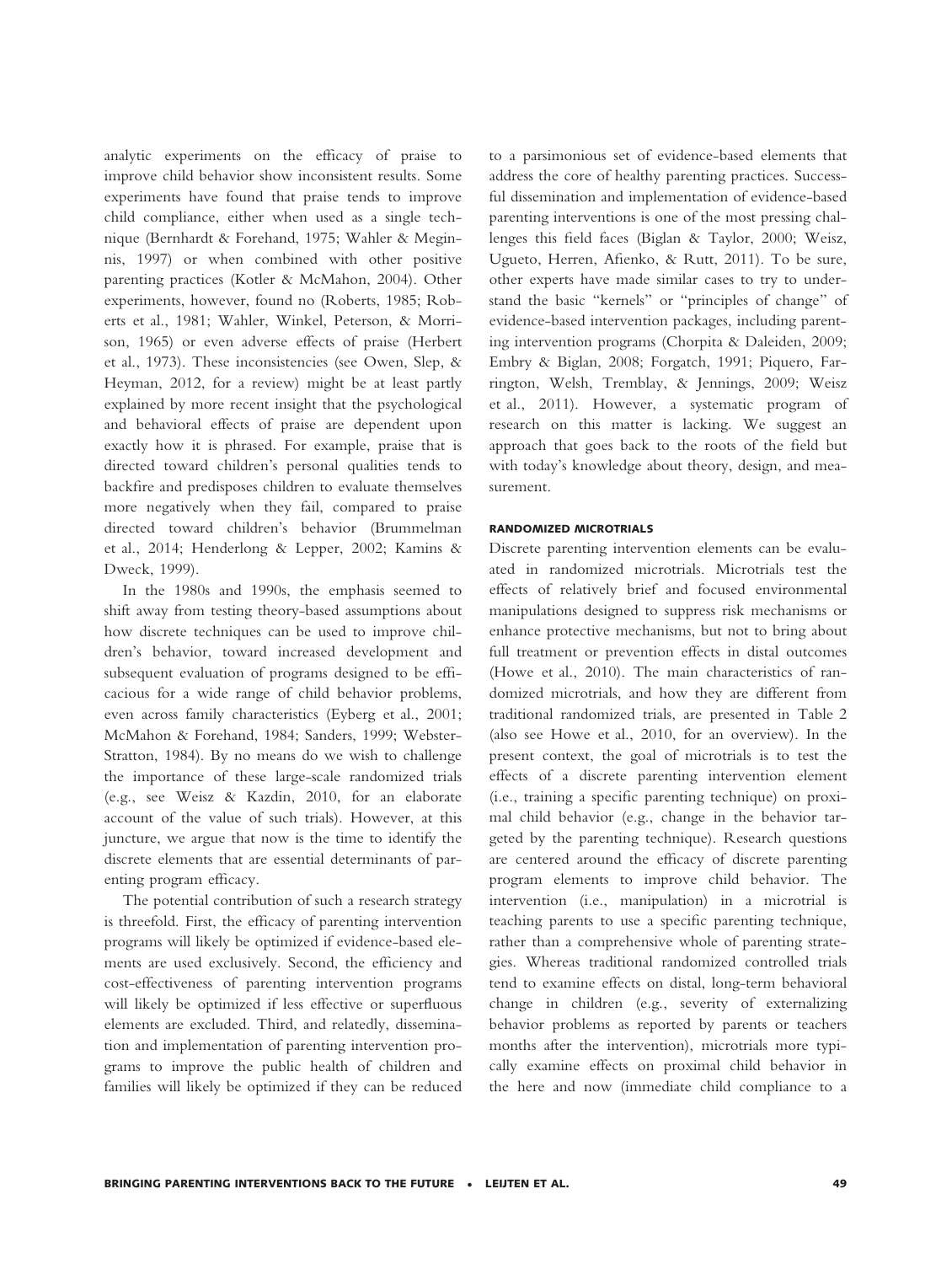|  |  | Table 2. Key characteristics of microtrials and traditional randomized controlled trials (RCTs) |  |  |  |  |  |
|--|--|-------------------------------------------------------------------------------------------------|--|--|--|--|--|
|--|--|-------------------------------------------------------------------------------------------------|--|--|--|--|--|

|                              | <b>Microtrials</b>                                                            | <b>Traditional RCTs</b>                                                         |
|------------------------------|-------------------------------------------------------------------------------|---------------------------------------------------------------------------------|
| Goal                         | Insight into efficacy of specific<br>program element to change child behavior | Insight into efficacy of program to prevent or treat<br>child behavior problems |
| Research question            | What is the efficacy of this program element?                                 | What is the efficacy of this program?                                           |
| Type of intervention         | Single program element (or specified combination)                             | Comprehensive program                                                           |
| Targeted outcome behavior    | Proximal, specific                                                            | Distal, comprehensive                                                           |
| Length of follow-up          | Meaningful change                                                             | Long-term outcomes                                                              |
| Context                      | Context effects are ideally manipulated                                       | Context effects are typically controlled for                                    |
| Child and family differences | Test which program elements work for whom                                     | Test which program works for whom                                               |
| Costs                        | Relatively inexpensive                                                        | Relatively expensive                                                            |

parental request; e.g., Bernhardt & Forehand, 1975; Roberts, 1985), or a few days or weeks later (e.g., reduced parent-reported disruptive child behavior over a two-week period; Leijten, Thomaes, Orobio de Castro, & Matthys, 2015). Microtrials can also test the effects of subtle contextual factors that may optimize or diminish the effects of parenting techniques on child behavior, such as different levels of therapist characteristics or varying delivery methods (e.g., modeling and role-play).

Importantly, microtrials provide a unique opportunity to gain insight into efficacious tailoring of parenting interventions, by testing which family or child characteristics influence the efficacy of specific parenting intervention elements. Evidence accumulates that some children are more sensitive to parenting behavior than others (Belsky, Bakermans-Kranenburg, & van IJzendoorn, 2007). Moreover, children's differential sensitivity to parenting behavior may differ across parenting techniques, such as parental reward versus punishment (Matthys, Vanderschuren, Schutter, & Lochman, 2012). Microtrials can be employed to directly test how the efficacy of an intervention element is dependent upon individual child characteristics and can thus reveal which children should benefit most from which (combination of) intervention elements. Ultimately, this approach can allow for evidence-based tailoring of interventions to meet families' specific needs.

#### DESIGN AND EXAMPLE OF A RANDOMIZED MICROTRIAL

A between-subjects intervention design with two arms can be used to compare changes in targeted behavior between families in the intervention versus control condition. Designs with three or more arms can be used to test the relative efficacy of multiple elements (e.g., social versus tangible rewards), multiple variants of the same element (e.g., time-out with or without time-out warning; alternative dosages), or the boundary conditions for element efficacy.

So-called factorial designs (i.e., experimental designs whose arms take on all possible combinations of discrete elements) can be used to test for possible synergistic effects between two or more intervention elements (Collins, Murphy, Nair, & Strecher, 2005). For example, if one is interested in the question of whether the two intervention elements of removing privileges for children's negative behavior and providing tangible rewards for children's positive behavior might yield synergistic effects, an appropriate design would include the following four conditions: removing privileges only, providing rewards only, removing privileges and providing rewards, and a no intervention control condition. Again, the possibility of using multiarm designs in not new. They have been used in early behavioristic experiments to examine the combined efficacy of behavioristic parenting techniques. For example, Bernhardt, Fredericks, and Forebach (1978) examined the single and combined effects of labeling praise and labeling time-out (i.e., making explicit reference to why the child received praise or time-out) and showed that labeling either praise or time-out was equally efficacious at increasing child compliance as labeling both praise and time-out.

In order to optimize the generalizability of randomized microtrial findings to parenting intervention research and practice, several design considerations are critical. First, professional skills of trainers or experimenters in a randomized microtrial should meet the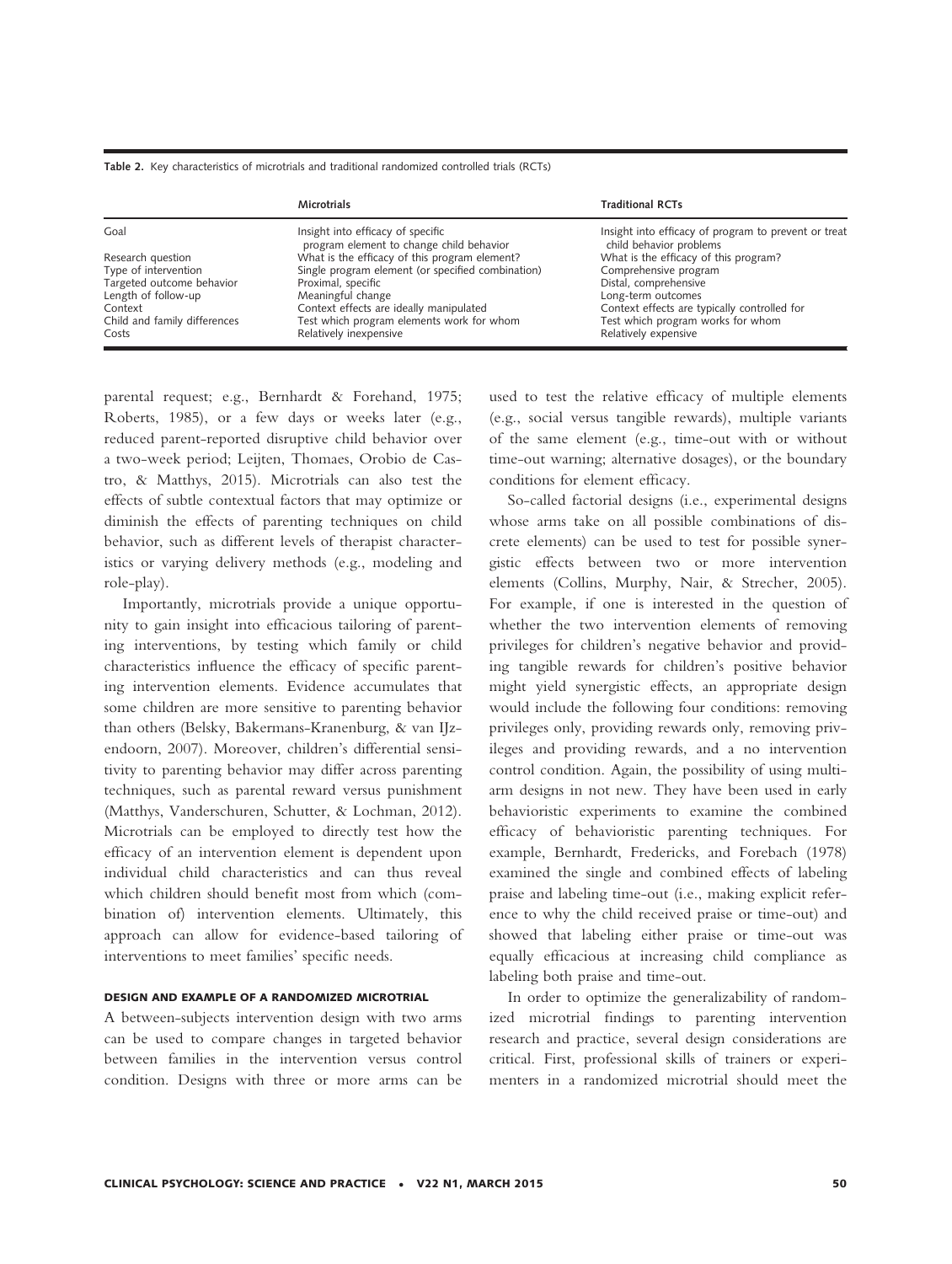professional skills of the trainers in the original intervention, to ensure the technique is delivered adequately. Second, microtrial samples should be chosen such that they are similar or directly relevant to the target population of parenting interventions. This implicates that it is possible to use both community and clinical samples in microtrials, depending on whether the intervention from which the tested element is taken mainly targets prevention or treatment. To be sure, and in contrast to traditional randomized controlled trials, randomized microtrials cannot be used to replace regular treatment, as no full treatment outcome is to be expected. One solution to the ethical complication of including families who seek help in microtrial research would be to include those families who are on a waiting list to receive full intervention. Third, the expected outcome of the microtrial manipulation should be clearly defined. The targeted outcome should be specific (e.g., child compliance rather than general child conduct problems; time-out procedure rather than parental disciplining), and it should be carefully considered whether some degree of generalization of the intervention element efficacy is to be expected from within the experimental session to the real world.

A recent example of a randomized microtrial on the efficacy of a discrete parenting intervention element tested the efficacy of instructing parents to use labeled praise to improve child compliance (Leijten et al., 2015). In a between-subjects design with three conditions, the relative efficacy of labeled praise, unlabeled praise, and no praise in reducing disruptive child behavior was explored. A common assumption in parenting intervention is that labeled praise (i.e., praise that explicitly refers to a child's positive behavior) is superior to unlabeled praise at yielding positive change in children's behavior. Early laboratory studies found that labeled praise is more efficacious than unlabeled praise at teaching children new behavioral skills (Bernhardt & Forehand, 1975; but see Bernhardt et al., 1978, for boundary conditions of this effect). We implemented the parenting technique of labeled praise as a one-session single-element intervention to test its impact on children's compliant behavior. In a home visit, parents of nonreferred children instructed their child to complete a compliance task for which they then provided condition-specific praise. After receiving

praise, children were instructed to complete a second compliance task, which was used to measure the immediate effects of labeled, unlabeled, and no praise on child compliance. In a second microtrial (Leijten et al., 2015), to examine more sustained effects of labeled and unlabeled praise in children with mild disruptive behavior problems, the same one-session single-element intervention was used, after which parents were asked to practice daily at home for two weeks with labeled, unlabeled, or no praise (i.e., the control condition was advised to just look attentive at children's positive behavior). Both before and after this brief practice period, which matches in duration the period used in most parenting programs before a new technique would be introduced, parents reported on their child's disruptive behavior. These microtrials suggest that as a stand-alone parenting technique, teaching parents to praise children for positive behavior is efficacious to improve immediate child compliance and to reduce disruptive child behavior in a two-week period. However, these microtrials did not find any evidence that labeled praise was a more efficacious parenting intervention element than unlabeled praise for improving immediate compliance or reducing general disruptive behavior, challenging the common practice to teach parents to use labeled praise over unlabeled praise (Leijten et al., 2015).

### AN ITERATIVE MODEL FOR IMPROVING PARENTING INTERVENTION EFFICACY

The model in Figure 1 shows how research on the efficacy of discrete program elements can contribute to optimizing parenting intervention efficacy. The model represents a continuous feedback loop between its six steps: theory, identification of program elements, microtrials on element efficacy, microtrials on synergistic element efficacy, program adaptation, and program efficacy trials. As such, the model proposes an iterative research process in which each step complements the other steps, with the goal to jointly increase parenting intervention program efficacy.

Identification of the program elements that are most relevant to test on their empirical merit should be based on developmental models that point to the importance of certain intervention techniques (cf. Dishion & Patterson, 1999). For example, longitudinal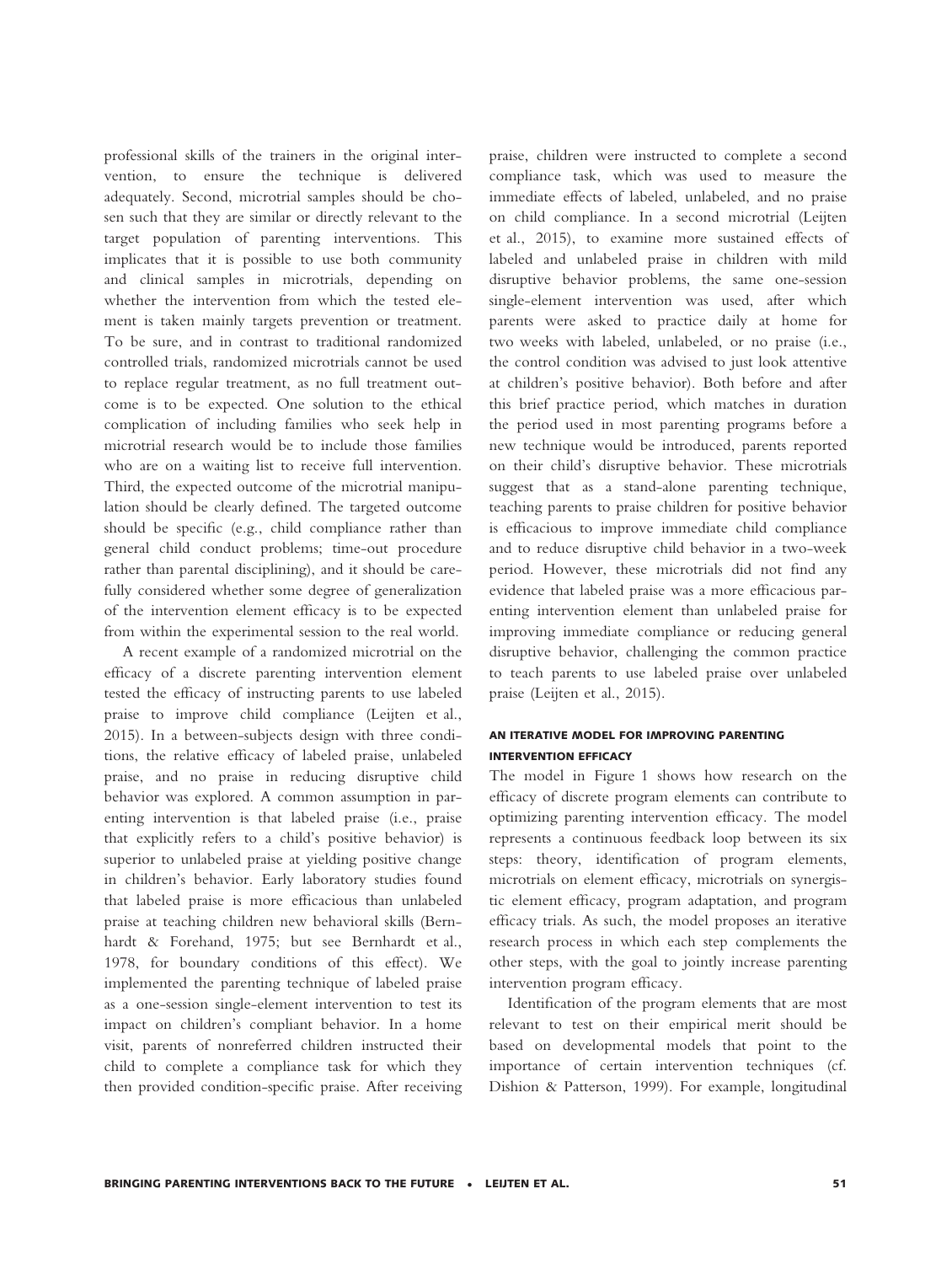

Figure 1. Using randomized microtrials to identify efficacious intervention elements and optimize program effectiveness.

research on parent–child interaction has identified key dynamics in the interaction between parents and their children that predict growth in antisocial behavior over time (Buck & Dix, 2014; Hoeve et al., 2009; Rothbaum & Weisz, 1994). These insights may inform the identification of program elements that are likely to affect parenting intervention efficacy. Identified elements can be parenting techniques, such as providing a time-out for children's misbehavior, as well as recommendations to optimize these techniques, such as giving time-out warnings or a set duration of the timeout.

The disentanglement of parenting interventions into discrete elements then allows researchers to test these elements on their empirical merit. This step of the model encourages stringent comparisons of efficacy between currently used elements and potential alternatives. Alternatives can be based on new insights from basic research. For example, research on what forms of praise parents typically use, and what effects these different forms of praise have on children's motivation, emotion, and behavior, should continuously inform the selection of praise techniques to be included in parenting interventions (Brummelman et al., 2014; Henderlong & Lepper, 2002; Kamins & Dweck, 1999).

Of course, parenting interventions are more than the sum of their parts. Most empirically supported programs follow a set sequence of sessions and teach specific techniques (e.g., daily parent–child play and praise) before others (e.g., the Hanf two-stage model suggests to first teach parents techniques to improve positive child behavior, and only then teach parents

techniques to reduce negative child behavior; Hanf, 1969). Indeed, there is empirical evidence that the efficacy of certain intervention elements may depend upon whether or not other elements are taught beforehand (Bernhardt et al., 1978; Eisenstadt, Eyberg, McNeil, Newcomb, & Funderburk, 1993; Walle, Hobbs, & Caldwell, 1984). Established experimental designs to compare the efficacy of different intervention elements, such as factorial designs (Collins et al., 2005), can test both the discrete and synergistic effects of intervention elements. Ultimately, knowledge on how efficacious intervention elements are when combined with other elements is critical to inform the design or adaptation of comprehensive parenting intervention programs.

#### ARE MICROTRIALS REALLY NEEDED?

Current knowledge of intervention element efficacy is mainly based on studies with multiple intervention arms (sometimes called "decomposing," "dismantling," or "additive" designs), meta-analyses and reviews of elements that are associated with larger or smaller program effectiveness, and mediation analysis. Although each method is valuable in its own way, none of these methods in their current form allow for making causal inferences regarding the efficacy of individual intervention elements. Decomposing designs typically compare the efficacy of "packages" of combined techniques with each other (e.g., adding several booster sessions to the original program) and thus are not informative on the efficacy of individual elements (but see Webster-Stratton, 1994, for an exception). Meta-analyses and reviews on elements that are associated with greater program-induced changes in child behavior cannot test whether the identified elements actually cause program efficacy (Garland, Hawley, Brookman-Frazee, & Hurlburt, 2008; Kaminski, Valle, Filene, & Boyle, 2008). Mediation analysis might yield results that suggest causality, such as when changes in a trained parenting skill mediate the effect of the program on child behavior. However, the mediator itself is an outcome of the intervention (e.g., increased positive family dynamics) rather than an intervention element with causal effects (e.g., teaching labeled praise or child-directed play). To illustrate, increases in positive parenting can mediate the effects of an intervention that focused on positive reinforcement, limit setting, and problem solving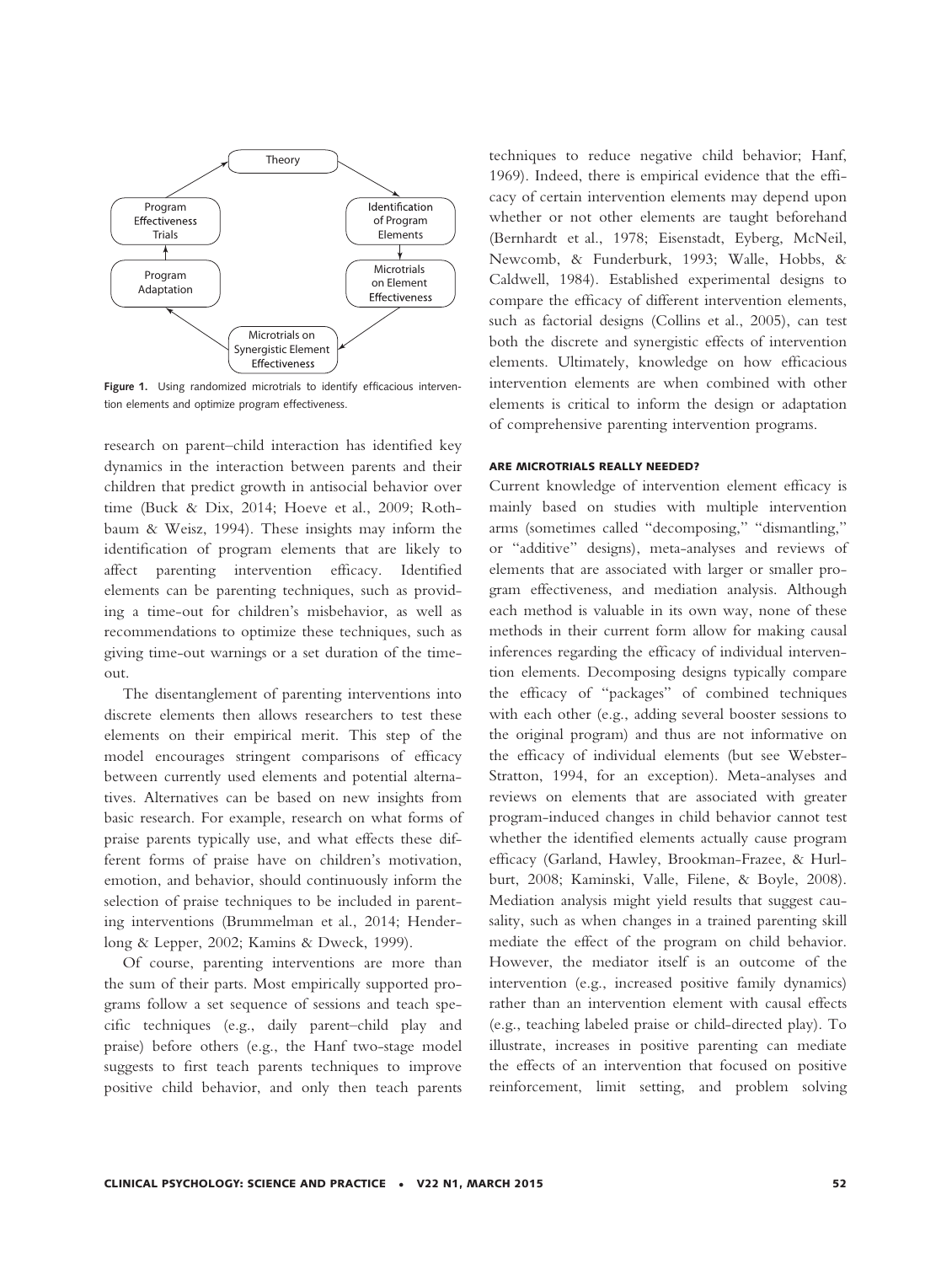(Martinez & Forgatch, 2002), and we do not know which of these elements actually caused increases in positive parenting. Moreover, teaching effective limit setting can actually lead to increases in positive behavior support, by virtue of reductions in coercive family dynamics (Dishion et al., 2008). Thus, the current research strategies have limitations with respect to identifying the specific elements within sessions or topics that are causing program efficacy.

Randomized microtrials are also suited to answer more fundamental questions regarding successful malleability of child behavior and family processes. For example, are elements typically more efficacious when they seek to compensate for or ameliorate family difficulties than when they seek to increase preexisting family strengths? The answer to these two questions can assume either a repair or an empowerment approach to improve parenting practices and can inform the design of tailored interventions that bases the choice of intervention elements on assessed family difficulties and strengths (Dishion & Stormshak, 2007). Gaining insight into which basic approach (e.g., repair or empowerment) is more fertile for establishing sustained change—and for whom—will enable us to move beyond a "one size fits all" approach and develop individually tailored, evidence-based interventions.

Some of the key elements of parenting interventions will transcend the specific techniques taught in programs and reflect more general therapeutic principles, such as therapist–client relationship quality (Ackerman & Hilsenroth, 2003; Forgatch, Patterson, & DeGarmo, 2005). Similarly, the efficacy of teaching parenting techniques might depend on the teaching methods used. For example, video feedback on parent–child interaction tends to be an efficacious method to increase positive parenting and reduce coercive parent– child interaction (Smith, Dishion, Moore, Shaw, & Wilson, 2013). It may well be that the method by which parenting techniques are trained is at least partly responsible for the efficacy that these parenting techniques have. We propose that microtrials could also be applied to studying which therapeutic principles (e.g., therapist skills) and methods (e.g., video feedback) contribute to parenting intervention efficacy, much like has been done in earlier work (O'Dell, Krug, Patterson, & Faustman, 1980; O'Dell et al., 1982; Sanders, 1982).

Different parenting techniques may be about equally efficacious and yield similar effects on child adjustment outcomes (i.e., the principle of equifinality; Cicchetti & Rogosch, 1996). For example, it is possible that parents who try to reduce their children's disruptive behavior primarily through limit setting may be about equally successful as those parents who focus more primarily on skillful use of reinforcement. Note that recent developments in the field, such as third-generation cognitive therapy (Coatsworth, Duncan, Greenberg, & Nix, 2010), continue to yield novel, efficacious parenting techniques that have been rarely used before.

Research findings suggesting equifinality should result in the predominant use of relatively simple techniques at the cost of more complex, but not more efficacious, counterpart techniques. Simpler methods increase parsimony in parenting interventions. They require less time and expenditure from policy makers and clinicians and pose fewer burdens to parents. Simpler methods also increase the feasibility of interventions, which benefits dissemination and replication. A profound problem in disseminating empirically supported parenting interventions is that many interventions fail to show effectiveness once implemented outside of their original setting (Eisner, Nagin, Ribeaud, & Malti, 2012; Kazdin, 2010; McConnell, Breitkreuz, & Savage, 2012; Patterson, 1985). This might be due, in part, to the complexity inherent to most current parenting interventions. "Lean interventions" will increase feasibility, in that they ideally require fewer policy makers, less trainer expertise, and less parental capabilities to meet optimal effects. Moreover, given that clinicians may prefer elements-based treatments over traditional manual-based treatments (Borntrager, Chorpita, Higa-McMillan, & Weisz, 2009) and that these treatments may actually be more effective than manual-based treatments (Weisz et al., 2012), the proposed research agenda will hopefully contribute to improving parenting interventions for disruptive child behavior problems.

#### **REFERENCES**

Acker, M. M., & O'Leary, S. G. (1996). Inconsistency of mothers' feedback and toddlers' misbehavior and negative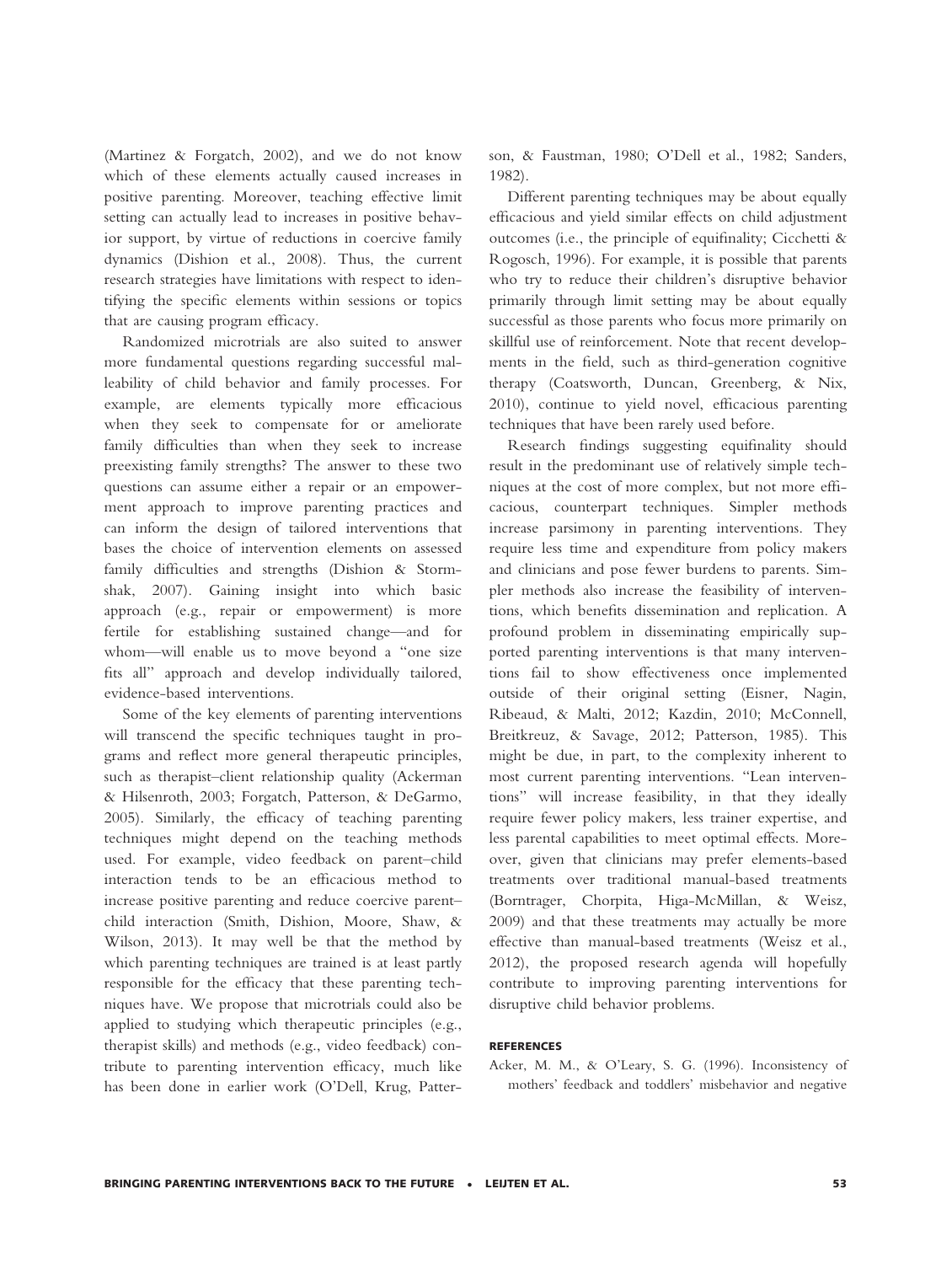affect. Journal of Abnormal Child Psychology, 24, 703–714. doi:[10.1007/BF01664735](http://dx.doi.org/10.1007/BF01664735)

- Ackerman, S. J., & Hilsenroth, M. J. (2003). A review of therapist characteristics and techniques positively impacting the therapeutic alliance. Clinical Psychology Review, 23, 1–33. doi[:10.1016/S0272-7358\(02\)00146-0](http://dx.doi.org/10.1016/S0272-7358(02)00146-0)
- Bandura, A. (1977). Social learning theory. Englewood Cliffs, NJ: Prentice-Hall.
- Belsky, J., Bakermans-Kranenburg, M. J., & van IJzendoorn, M. H. (2007). For better and for worse: Differential susceptibility to environmental influences. Current Directions in Psychological Science, 16, 300-304. doi:[10.1111/j.1467-8721.2007.00525.x](http://dx.doi.org/10.1111/j.1467-8721.2007.00525.x)
- Bernhardt, A. J., & Forehand, R. (1975). The effects of labeled and unlabeled praise on lower and middle class children. Journal of Experimental Child Psychology, 19, 536– 543. doi[:10.1016/0022-0965\(75\)90082-X](http://dx.doi.org/10.1016/0022-0965(75)90082-X)
- Bernhardt, A. J., Fredericks, S., & Forebach, G. B. (1978). Comparison of effects of labeled and unlabeled praise and time-out upon children's discrimination learning. Psychological Reports, 42, 771–776. doi[:10.2466/pr0.1978.](http://dx.doi.org/10.2466/pr0.1978.42.3.771) [42.3.771](http://dx.doi.org/10.2466/pr0.1978.42.3.771)
- Biglan, A., & Taylor, T. K. (2000). Increasing the use of science to improve child-rearing. Journal of Primary Prevention, 21, 207–226. doi:[10.1023/A:1007083203280](http://dx.doi.org/10.1023/A:1007083203280)
- Borntrager, C. F., Chorpita, B. F., Higa-McMillan, C., & Weisz, J. R. (2009). Provider attitudes toward evidencebased practices: Are the concerns with the evidence or with the manuals? Psychiatric Services, 60, 677–681. doi:[10.1176/appi.ps.60.5.677](http://dx.doi.org/10.1176/appi.ps.60.5.677)
- Brummelman, E., Thomaes, S., Overbeek, G., Orobio de Castro, B., van den Hout, M. A., & Bushman, B. J. (2014). On feeding those hungry for praise: Person praise backfires in children with low self-esteem. Journal of Experimental Psychology: General, 143, 9–14. doi[:10.1037/](http://dx.doi.org/10.1037/a0031917) [a0031917](http://dx.doi.org/10.1037/a0031917)
- Buck, K. A., & Dix, T. (2014). Parenting and naturally occurring declines in the antisocial behavior of children and adolescents: A process model. Journal of Family Theory & Review, 6, 257–277. doi[:10.1111/jftr.12042](http://dx.doi.org/10.1111/jftr.12042)
- Chorpita, B. F., & Daleiden, E. L. (2009). Mapping evidencebased treatments for children and adolescents: Application of the distillation and matching model to 615 treatments from 322 randomized trials. Journal of Consulting and Clinical Psychology, 77, 566–579. doi[:10.1037/a0014565](http://dx.doi.org/10.1037/a0014565)
- Cicchetti, D., & Rogosch, F. A. (1996). Equifinality and multifinality in developmental psychopathology. Development and Psychopathology, 8, 597–600. doi[:10.1017/](http://dx.doi.org/10.1017/S0954579400007318) [S0954579400007318](http://dx.doi.org/10.1017/S0954579400007318)
- Coatsworth, J. D., Duncan, L. G., Greenberg, M. T., & Nix, R. L. (2010). Changing parent's mindfulness, child management skills and relationship quality with their youth: Results from a randomized pilot intervention trial. Journal of Child and Family Studies, 19, 203–217. doi:[10.1007/s10826-009-9304-8](http://dx.doi.org/10.1007/s10826-009-9304-8)
- Collins, L. M., Murphy, S. A., Nair, V. N., & Strecher, V. J. (2005). A strategy for optimizing and evaluating behavioral interventions. Annals of Behavioral Medicine, 30, 65–73. doi[:10.1207/s15324796abm3001\\_8](http://dx.doi.org/10.1207/s15324796abm3001_8)
- Dishion, T. J., & Patterson, G. R. (1999). Model building in developmental psychopathology: A pragmatic approach to understanding and intervention. Journal of Clinical Child and Adolescent Psychology, 28, 502–512. doi[:10.1207/](http://dx.doi.org/10.1207/S15374424JCCP2804_10) [S15374424JCCP2804\\_10](http://dx.doi.org/10.1207/S15374424JCCP2804_10)
- Dishion, T. J., Shaw, D., Connell, A., Gardner, F., Weaver, C., & Wilson, M. (2008). The family check-up with high-risk indigent families: Preventing problem behavior by increasing parents' positive behavior support in early childhood. Child Development, 79, 1395–1414. doi:[10.1111/j.1467-8624.2008.01195.x](http://dx.doi.org/10.1111/j.1467-8624.2008.01195.x)
- Dishion, T. J., & Stormshak, E. A. (2007). Intervening in children's lives: An ecological, family-centered approach to mental health care. Washington, DC: American Psychological Association.
- Dishion, T. J., Stormshak, E. A., & Kavanagh, K. (2011). Everyday parenting: A professional's guide to building family management skills. Champaign, IL: Research Press.
- Eisenstadt, T. H., Eyberg, S., McNeil, C. B., Newcomb, K., & Funderburk, B. (1993). Parent–child interaction therapy with behavior problem children: Relative effectiveness of two stages and overall treatment outcome. Journal of Clinical Child Psychology, 22, 42–51. doi[:10.1207/](http://dx.doi.org/10.1207/s15374424jccp2201_4) [s15374424jccp2201\\_4](http://dx.doi.org/10.1207/s15374424jccp2201_4)
- Eisner, M., Nagin, D., Ribeaud, D., & Malti, T. (2012). Effects of a universal parenting program for highly adherent parents: A propensity score matching approach. Prevention Science, 13, 252–266. doi[:10.1007/s11121-011-](http://dx.doi.org/10.1007/s11121-011-0266-x) [0266-x](http://dx.doi.org/10.1007/s11121-011-0266-x)
- Embry, D. D., & Biglan, A. (2008). Evidence-based kernels: Fundamental units of behavioral influence. Clinical Child and Family Psychology Review, 11, 75–113. doi[:10.1007/](http://dx.doi.org/10.1007/s10567-008-0036-x) [s10567-008-0036-x](http://dx.doi.org/10.1007/s10567-008-0036-x)
- Eyberg, S. M., Funderburk, B. W., Hembree-Kigin, T. L., McNeil, C. B., Querido, J. G., & Hood, K. K. (2001). Parent–child interaction therapy with behavior problem children: One and two year maintenance of treatment effects in the family. Child and Family Behavior Therapy, 23, 1–20. doi[:10.1300/J019v23n04\\_01](http://dx.doi.org/10.1300/J019v23n04_01)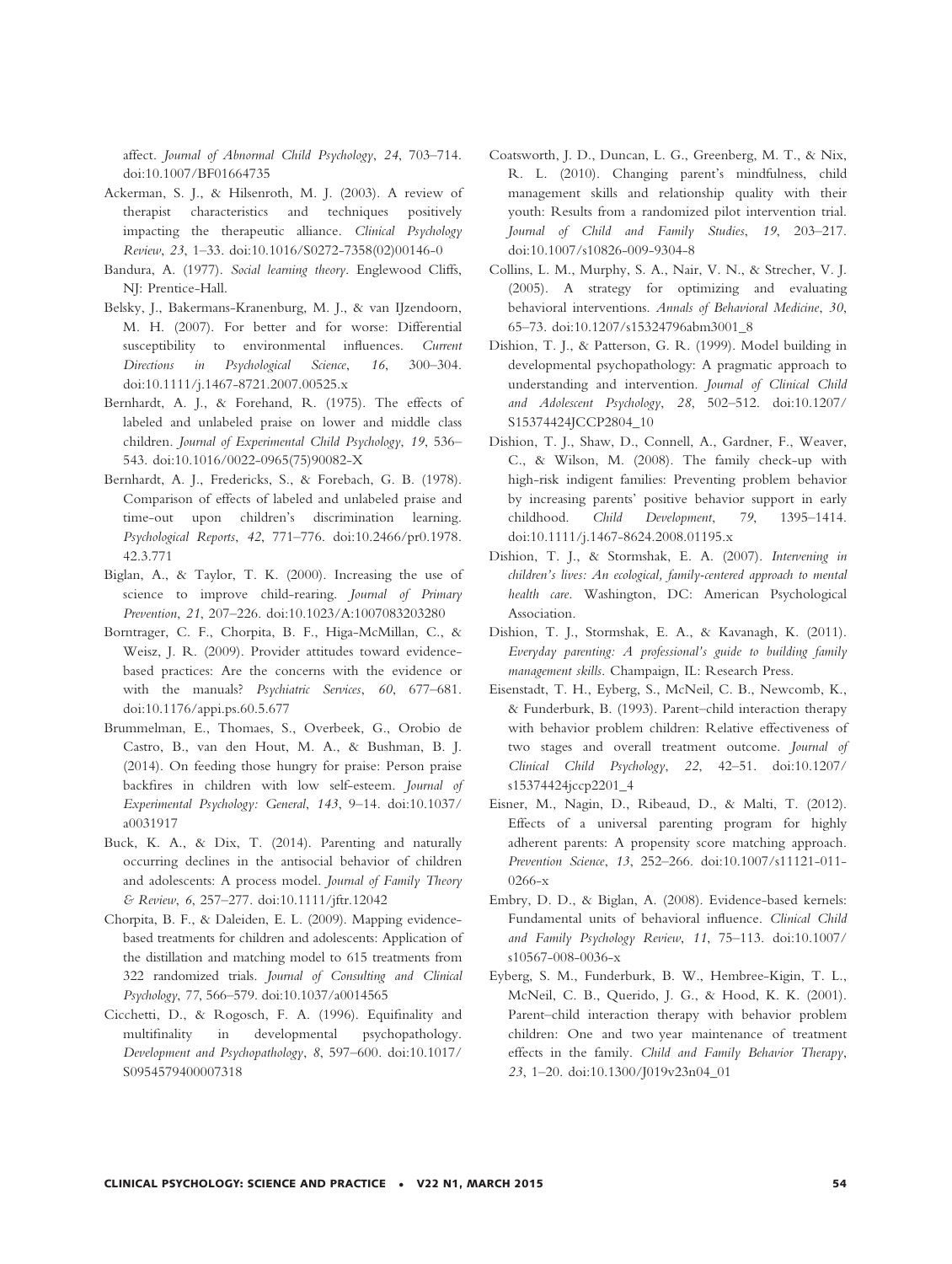- Flanagan, S., Adams, H. E., & Forehand, R. (1979). A comparison of four instructional techniques for teaching parents to use time-out. Behavior Therapy, 10, 94–102. doi:[10.1016/S0005-7894\(79\)80012-X](http://dx.doi.org/10.1016/S0005-7894(79)80012-X)
- Forgatch, M. S. (1991). The clinical science vortex: Developing a theory for antisocial behavior. In D. J. Pepler & K. H. Rubin (Eds.), The development and treatment of childhood aggression (pp. 291–315). Hillsdale, NJ: Erlbaum.
- Forgatch, M. S., & Patterson, G. R. (2010). Parent Management Training–Oregon Model: An intervention for antisocial behavior in children and adolescents. In J. R. Weisz & A. E. Kazdin (Eds.), Evidence-based psychotherapies for children and adolescents (pp. 159–178). New York, NY: Guilford Press.
- Forgatch, M. S., Patterson, G. R., & DeGarmo, D. S. (2005). Evaluating fidelity: Predictive validity for a measure of competent adherence to the Oregon Model of Parent Management Training. Behavior Therapy, 36, 3–13. doi:[10.1016/S0005-7894\(05\)80049-8](http://dx.doi.org/10.1016/S0005-7894(05)80049-8)
- Garland, A. F., Hawley, K. M., Brookman-Frazee, L., & Hurlburt, M. S. (2008). Identifying common elements of evidence-based psychosocial treatments for children's disruptive behavior problems. Journal of the American Academy of Child and Adolescent Psychiatry, 47, 505–514. doi:[10.1097/CHI.0b013e31816765c2](http://dx.doi.org/10.1097/CHI.0b013e31816765c2)
- Gulick, R. M., Mellors, J. W., Havlir, D., Eron, J. J., Gonzalez, C., McMahon, D., ... Richman, D. D. (1998). Simultaneous vs. sequential initiation of therapy with indinavir, zidovudine, and lamivudine for HIV-1 infection. Journal of the American Medical Association, 280, 35–41. doi:[10.1001/jama.280.1.35](http://dx.doi.org/10.1001/jama.280.1.35)
- Haley, J. (1971). Changing families. New York, NY: Grune and Statton.
- Hanf, C. A. (1969). A two-stage program for modifying maternal controlling during mother–child (M–C) interaction. Paper presented at the meeting of the Western Psychological Association, Vancouver, BC.
- Henderlong, J., & Lepper, M. R. (2002). The effects of praise on children's intrinsic motivation: A review and synthesis. Psychological Bulletin, 128, 774–795. doi:[10.1037/0033-2909.128.5.774](http://dx.doi.org/10.1037/0033-2909.128.5.774)
- Herbert, E. W., Pinkston, E. M., Hayden, M. L., Sajwaj, T. E., Pinkston, S., Cordua, G., & Jackson, C. (1973). Adverse effects of differential parental attention. Journal of Applied Behavior Analysis, 6, 15–30. doi[:10.1901/](http://dx.doi.org/10.1901/jaba.1973.6-15) [jaba.1973.6-15](http://dx.doi.org/10.1901/jaba.1973.6-15)
- Hobbs, S. A., & Forehand, R. (1975). Effects of differential release from time-out on children's deviant behavior.

Journal of Behavior Therapy and Experimental Psychiatry, 6, 256–257. doi:[10.1016/0005-7916\(75\)90114-7](http://dx.doi.org/10.1016/0005-7916(75)90114-7)

- Hobbs, S. A., Forehand, R., & Murray, R. G. (1978). Effects of various durations of timeout on the noncompliant behavior of children. Behavior Therapy, 9, 652–656. doi:[10.1016/S0005-7894\(78\)80142-7](http://dx.doi.org/10.1016/S0005-7894(78)80142-7)
- Hoeve, M., Dubas, J. S., Eichelsheim, V. I., Laan, P. H., Smeenk, W., & Stams, G. J. (2009). The relationship between parenting and delinquency: A meta-analysis. Journal of Abnormal Child Psychology, 37, 749–775. doi:[10.1007/s10802-009-9310-8](http://dx.doi.org/10.1007/s10802-009-9310-8)
- Howe, G. W., Beach, S. R., & Brody, G. H. (2010). Microtrial methods for translating gene–environment dynamics into preventive interventions. Prevention Science, 11, 343–354. doi:[10.1007/s11121-010-0177-2](http://dx.doi.org/10.1007/s11121-010-0177-2)
- Kamins, M. L., & Dweck, C. S. (1999). Person versus process praise and criticism: Implications for contingent self-worth and coping. Developmental Psychology, 35, 835– 847. doi[:10.1037/0012-1649.35.3.835](http://dx.doi.org/10.1037/0012-1649.35.3.835)
- Kaminski, J. W., Valle, L. A., Filene, J. H., & Boyle, C. L. (2008). A meta-analytic review of components associated with parent training program effectiveness. Journal of Abnormal Child Psychology, 36, 567–589. doi[:10.1007/](http://dx.doi.org/10.1007/s10802-007-9201-9) [s10802-007-9201-9](http://dx.doi.org/10.1007/s10802-007-9201-9)
- Kazdin, A. E. (2010). Problem-solving skills training and parent management training for oppositional defiant disorder and conduct disorder. In J. R. Weisz & A. E. Kazdin (Eds.), Evidence-based psychotherapies for children and adolescents (pp. 211–226). New York, NY: Guilford Press.
- Kotler, J. S., & McMahon, R. J. (2004). Compliance and noncompliance in anxious, aggressive, and socially competent children: The impact of the child's game on child and maternal behavior. Behavior Therapy, 35, 495– 512. doi[:10.1016/S0005-7894\(04\)80029-7](http://dx.doi.org/10.1016/S0005-7894(04)80029-7)
- Leijten, P., Thomaes, S., Orobio de Castro, B., & Matthys, W. (2015). What good is labeling what's good? A field experimental investigation on the effectiveness of labeled and unlabeled praise to improve child behavior. Manuscript submitted for publication.
- Martinez, C. R., Jr., & Forgatch, M. S. (2002). Adjusting to change: Linking family structure transitions with parenting and boys' adjustment. Journal of Family Psychology, 16, 107–117. doi:[10.1037/0893-3200.16.2.107](http://dx.doi.org/10.1037/0893-3200.16.2.107)
- Matthys, W., Vanderschuren, L. J. M. J., Schutter, D. J. L. G., & Lochman, J. E. (2012). Impaired neurocognitive functions affect social learning processes in oppositional defiant disorder and conduct disorder: Implications for interventions. Clinical Child and Family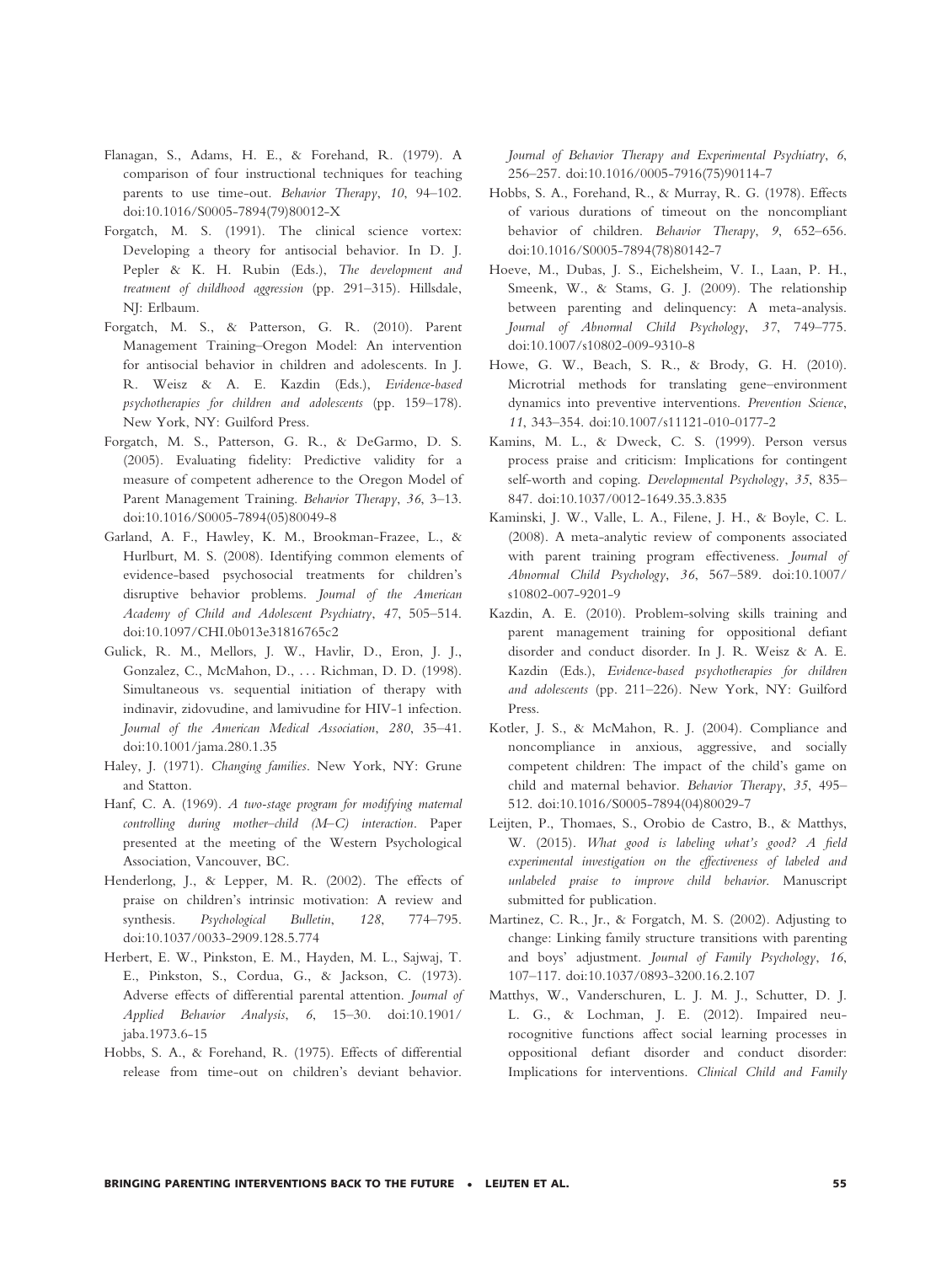Psychology Review, 15, 234–246. doi[:10.1007/s10567-](http://dx.doi.org/10.1007/s10567-012-0118-7) [012-0118-7](http://dx.doi.org/10.1007/s10567-012-0118-7)

- McConnell, D., Breitkreuz, R., & Savage, A. (2012). Independent evaluation of the Triple P Positive Parenting Program in family support service settings. Child  $\&$  Family Social Work, 17, 43–54. doi:[10.1111/j.1365-](http://dx.doi.org/10.1111/j.1365-2206.2011.00771.x) [2206.2011.00771.x](http://dx.doi.org/10.1111/j.1365-2206.2011.00771.x)
- McMahon, R. J., & Forehand, R. (1984). Parent training for the noncompliant child: Treatment outcome, generalization, and adjunctive therapy procedures. In R. F. Dangel & R. A. Polster (Eds.), Parent training: Foundations of research and practice (pp. 98–329). New York, NY: Guilford Press.
- Minuchin, S. (1974). Families and family therapy. Cambridge, MA: Harvard University Press.
- O'Dell, S. L., Krug, W. W., Patterson, J. N., & Faustman, W. O. (1980). An assessment of methods for training parents in the use of time-out. Journal of Behavior Therapy and Experimental Psychiatry, 11, 21–25. doi[:10.1016/0005-](http://dx.doi.org/10.1016/0005-7916(80)90046-4) [7916\(80\)90046-4](http://dx.doi.org/10.1016/0005-7916(80)90046-4)
- O'Dell, S. L., O'Quin, J. A., Alford, B. A., O'Briant, A. L., Bradlyn, A. S., & Giebenhain, J. E. (1982). Predicting the acquisition of parenting skills via four training methods. Behavior Therapy, 13, 194–208. doi[:10.1016/S0005-7894](http://dx.doi.org/10.1016/S0005-7894(82)80063-4) [\(82\)80063-4](http://dx.doi.org/10.1016/S0005-7894(82)80063-4)
- Owen, D. J., Slep, A. M., & Heyman, R. E. (2012). The effect of praise, positive nonverbal response, reprimand, and negative nonverbal response on child compliance: A systematic review. Clinical Child and Family Psychology Review, 15, 364–385. doi[:10.1007/s10567-](http://dx.doi.org/10.1007/s10567-012-0120-0) [012-0120-0](http://dx.doi.org/10.1007/s10567-012-0120-0)
- Patterson, G. R. (1982). Coercive family process. Eugene, OR: Castalia.
- Patterson, G. R. (1985). Beyond technology: The next stage in the development of parent training. In L. L'Abate (Ed.), Handbook of family psychology and therapy (Vol. 2). Homewood, IL: Dorsey Press.
- Patterson, G. R., Littman, I., & Brown, T. R. (1968). Negative set and social learning. Journal of Personality and Social Psychology, 8, 109–116. doi[:10.1037/h0025275](http://dx.doi.org/10.1037/h0025275)
- Pfiffner, L. J., & O'Leary, S. G. (1989). Effects of maternal discipline and nurturance on toddler's behavior and affect. Journal of Abnormal Child Psychology, 17, 527–540. doi:[10.1007/BF00916511](http://dx.doi.org/10.1007/BF00916511)
- Piquero, A. R., Farrington, D. P., Welsh, B. C., Tremblay, R., & Jennings, W. (2009). Effects of early family/parent training programs on antisocial behavior and delinquency. Journal of Experimental Criminology, 5, 83–120. doi[:10.](http://dx.doi.org/10.1007/s11292-009-9072-x) [1007/s11292-009-9072-x](http://dx.doi.org/10.1007/s11292-009-9072-x)
- Roberts, M. W. (1983). The effects of warned versus unwarned time-out procedures on child noncompliance. Child & Family Behavior Therapy, 4, 37–53. doi[:10.1300/](http://dx.doi.org/10.1300/J019v04n01_04) [J019v04n01\\_04](http://dx.doi.org/10.1300/J019v04n01_04)
- Roberts, M. W. (1985). Praising child compliance: Reinforcement or ritual? Journal of Abnormal Child Psychology, 13, 611–629. doi[:10.1007/BF00923145](http://dx.doi.org/10.1007/BF00923145)
- Roberts, M. W., Hatzenbuehler, L. C., & Bean, A. W. (1981). The effects of differential attention and time out on child noncompliance. Behavior Therapy, 12, 93–99. doi:[10.1016/S0005-7894\(81\)80109-8](http://dx.doi.org/10.1016/S0005-7894(81)80109-8)
- Rosenbloom, D. I. S., Hill, A. L., Rabi, S. A., Siliciano, R. F., & Nowak, M. A. (2012). Antiretroviral dynamics determines HIV evolution and predicts therapy outcome. Nature Medicine, 18, 1378–1385. doi[:10.1089/aid.2011.0256](http://dx.doi.org/10.1089/aid.2011.0256)
- Rothbaum, F., & Weisz, J. R. (1994). Parental caregiving and child externalizing behavior in nonclinical samples: A meta-analysis. Psychological Bulletin, 116, 55–74. doi:[10.1037/0033-2909.116.1.55](http://dx.doi.org/10.1037/0033-2909.116.1.55)
- Sanders, M. R. (1982). The effects of instructions, feedback and cueing procedures in behavioural parent training. Australian Journal of Psychology, 34, 53–69. doi[:10.1080/](http://dx.doi.org/10.1080/00049538208254717) [00049538208254717](http://dx.doi.org/10.1080/00049538208254717)
- Sanders, M. R. (1999). Triple P-Positive Parenting Program: Towards an empirically validated multilevel parenting and family support strategy for the prevention of behavior and emotional problems in children. Clinical Child and Family Psychology Review, 2, 71–90. doi[:10.1023/](http://dx.doi.org/10.1023/A:1021843613840) [A:1021843613840](http://dx.doi.org/10.1023/A:1021843613840)
- Smith, J. D., Dishion, T. J., Moore, K. J., Shaw, D. S., & Wilson, M. N. (2013). Effects of video feedback on early coercive parent–child interactions: The intervening role of caregivers' relational schemas. Journal of Clinical Child and Adolescent Psychology, 42, 405–417. doi[:10.1080/](http://dx.doi.org/10.1080/15374416.2013.777917) [15374416.2013.777917](http://dx.doi.org/10.1080/15374416.2013.777917)
- Wahler, R. G., & Meginnis, K. L. (1997). Strengthening child compliance through positive parenting practices: What works? Journal of Clinical Child Psychology, 26, 433– 440. doi[:10.1207/s15374424jccp2604\\_12](http://dx.doi.org/10.1207/s15374424jccp2604_12)
- Wahler, R. G., Winkel, G. H., Peterson, R. F., & Morrison, D. C. (1965). Mothers as behavior therapists for their own children. Behaviour Research and Therapy, 3, 113–124. doi:[10.1016/0005-7967\(65\)90015-X](http://dx.doi.org/10.1016/0005-7967(65)90015-X)
- Walle, D. L., Hobbs, S. A., & Caldwell, S. H. (1984). Sequencing of parent training procedures: Effects on child noncompliance and treatment acceptability. Behavior Modification, 8, 540–552. doi:[10.1177/01454455840084005](http://dx.doi.org/10.1177/01454455840084005)
- Webster-Stratton, C. (1984). Randomized trial of two parenttraining programs for families with conduct-disordered